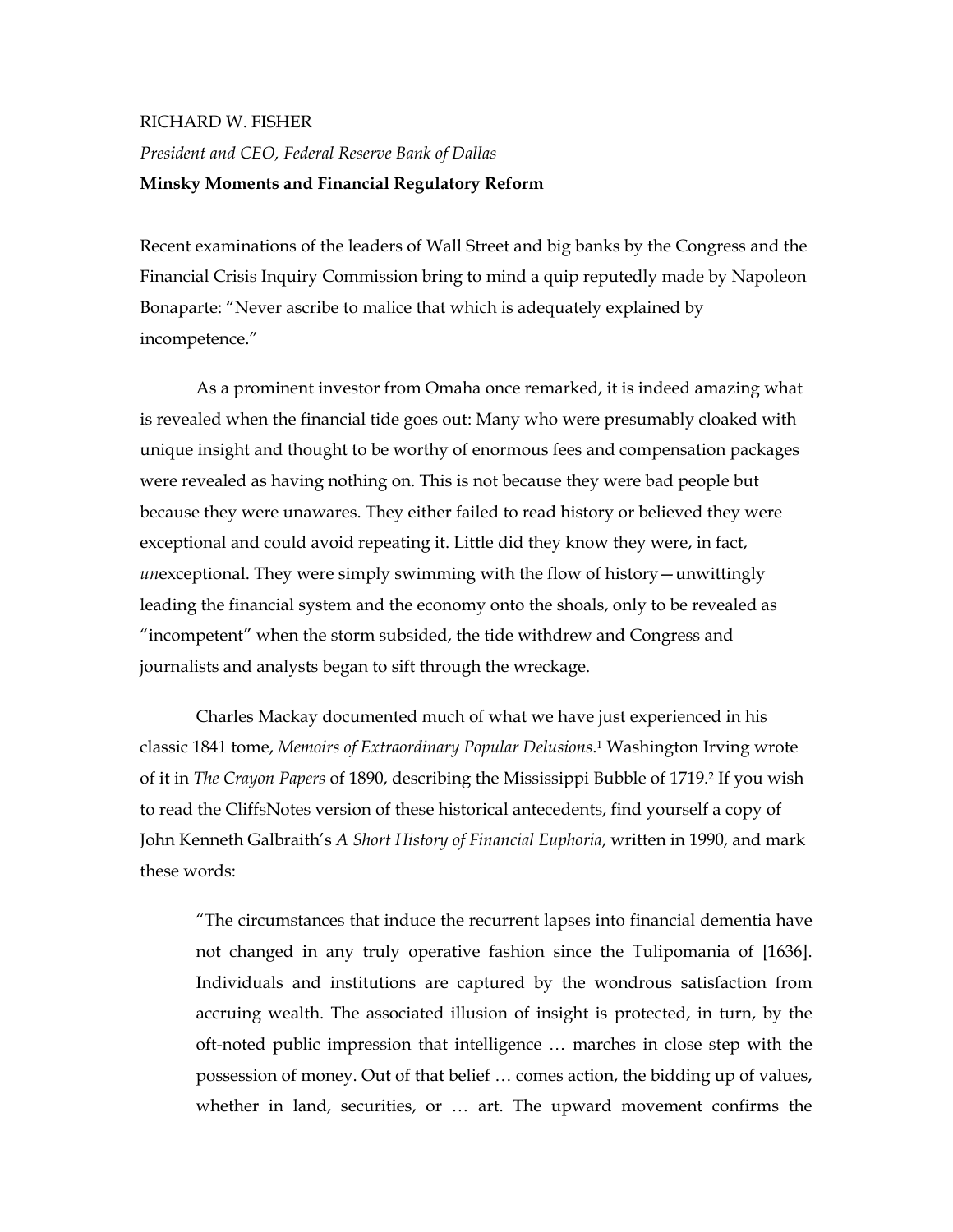commitment to personal and group wisdom. And so on to the moment of mass disillusion and the crash. This last [development] … never comes gently. It is always accompanied by a desperate and largely unsuccessful effort to get out."3

The fact is that in the world of financial panics, nothing is new under the sun. Financial dementia is a recurring theme throughout history, and excessive leverage is always its causal agent. Levered asset prices always overshoot during booms and overcorrect during busts. Those hailed as financial mavens during speculative bubbles are transmogrified into hapless mortals when those bubbles pop. As financial commentator John Cassidy recently observed as the first lesson from the demise of Bear Stearns, "Leverage kills."4

At some time between Mackay and Irving—and well before Galbraith—John Stuart Mill pointed out the obvious: "Panics," he wrote, "do not destroy capital. They merely reveal the extent to which it has previously been destroyed by its betrayal into hopelessly unproductive works."5

The patron saint of this assemblage, Hyman Minsky, understood the cycle of financial "revelation" documented by Mackay and Irving and Mill and countless other predecessors of Galbraith and, more recently, Michael Lewis.6 Minsky assigned it a taxonomy: His classifications for leverage encompassed "hedge borrowers," "speculative borrowers" and "Ponzi borrowers."

Minsky understood the progression toward the Ponzi side of the equation that ensues as the game continues and the market accommodates the "betrayal" of capital into "hopelessly unproductive works." The Ponzi borrower works under the assumption that price appreciation will hide cash flows that cannot cover credit obligations (less erudite observers refer to this as the bigger-fool theory). Minsky warned of the denouement of this complex evolution of levered speculation: The domino effect goes into reverse, infecting even the most sound of investments and leading to a financial crisis and economic contraction.

During the Russian financial crisis of 1998, Paul McCulley of PIMCO coined the term Minsky Moment—which he used to describe the moment of epiphany when the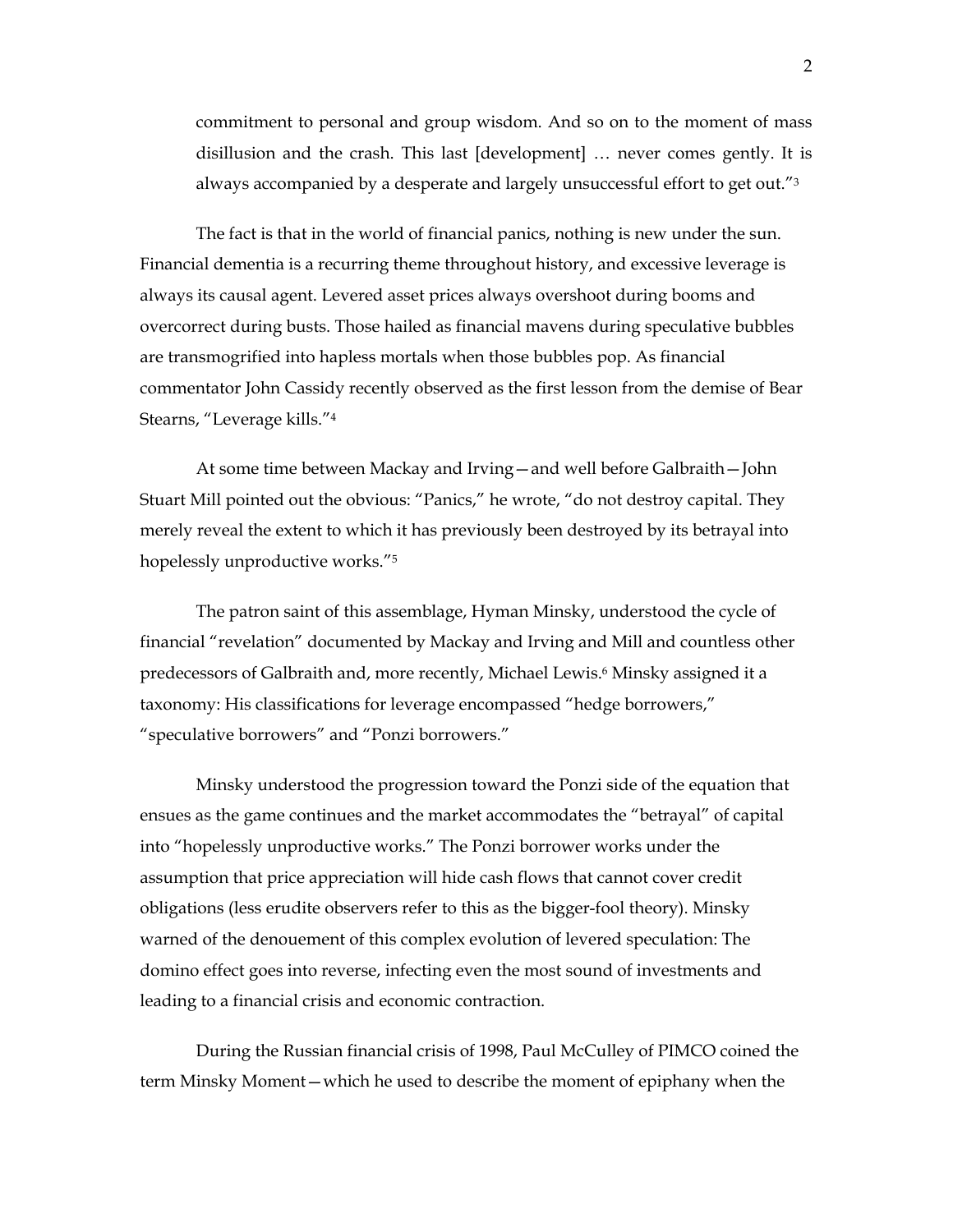lightbulb goes on and the market recognizes the jig is up for Ponzi borrowers. I call it a Wodehouse Moment. For it was P. G. Wodehouse—by no means an economist and someone who wouldn't have known a PIMCO from a Pimm's Cup—who effectively summed it all up when he observed: "... just when a [fellow] is feeling particularly ... braced with things in general … Fate sneaks up behind him with a bit of lead piping."7

Today, as we meet to address the theme of this conference—planning a new financial structure after the crisis—I would like to address some matters you might consider to mitigate the destruction that the lead pipe of Fate inevitably metes out in financial cycles.8

Even as we accept that markets and market operators are given to volatility and panic, we also know from repeated experience that market failures that roil the financial system can have disastrous repercussions—setting off an adverse feedback loop of contracting credit flows, declining economic activity, and sustained, high unemployment. This reminds us of the vital role money and well-deployed credit play in maintaining a healthy economy. I liken it to the cardiovascular system. In an economy, the central bank is the heart, money is the lifeblood, and financial markets are the arteries and capillaries that provide critical sustenance to the muscles that are the makers of goods and services and the creators of employment. A properly functioning cardiovascular system fosters healthy growth; if that system fails, the body breaks down and the muscles atrophy.

That is what happened in the most recent crisis. Elaborate statistical models and complex securitization products created the illusion of control over credit and liquidity risk in the banking and credit system. They proved to be shills for Minsky's Ponzi borrowers. Misperceptions of risk and misplaced incentives led to misguided actions. As market participants uncovered the truth and the Minsky/Wodehouse Moment came as it always does, however late—confidence quickly gave way to fear and doubt. With uncertainty in full fever, cash was hoarded; counterparties, already complicit in financing or insuring "unproductive works," viewed each other with suspicion; no business, productive or otherwise, appeared worthy of financing. Galbraith's "moment of mass disillusion" struck. A full-blown seizure occurred. The economy, starved of the lifeblood of capital, shut down.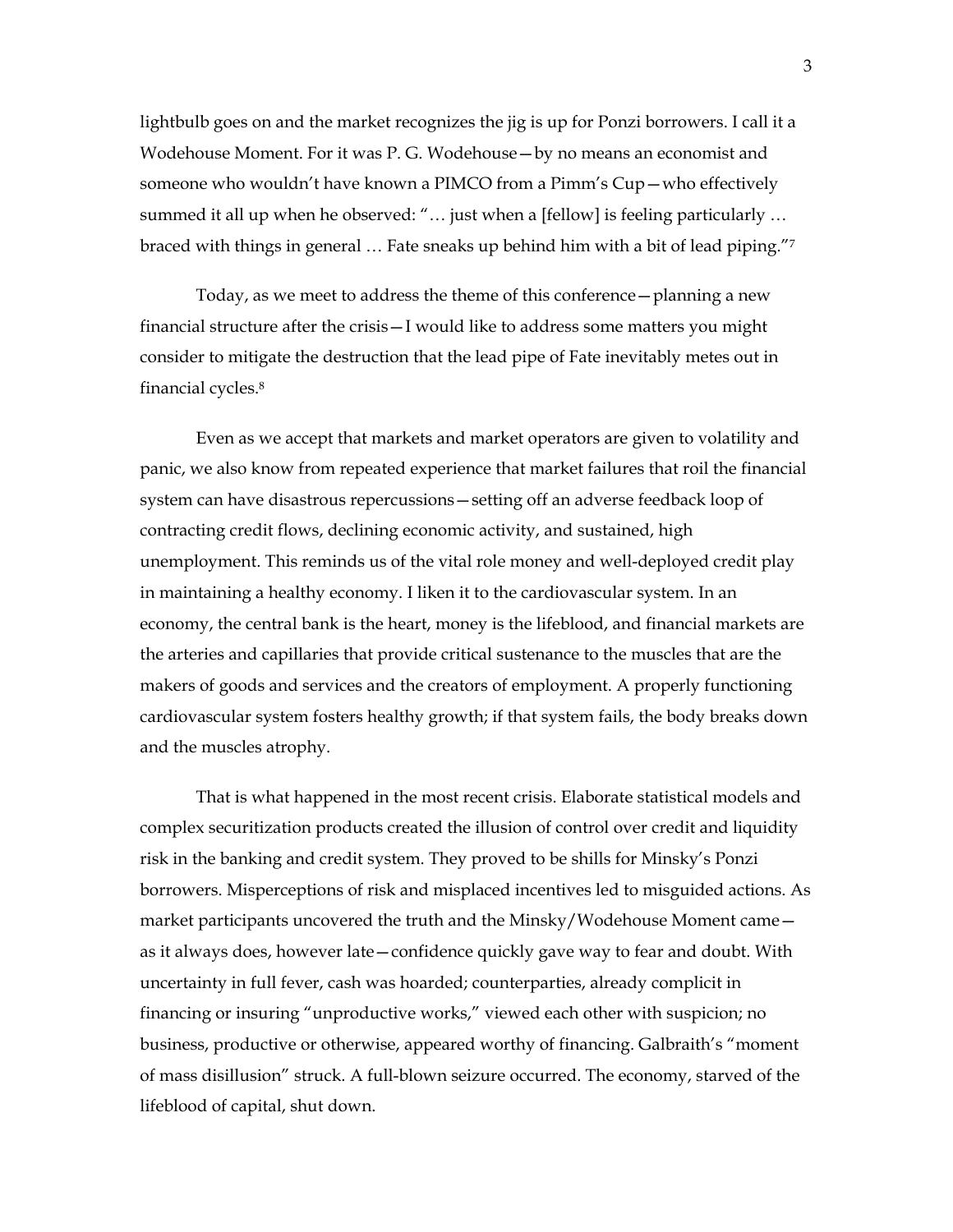By now, I suspect many share my conviction regarding the need for improved financial regulation, including those who only a few years ago proclaimed the transcendent efficiency of financial markets—what I refer to as "the elaborate conceit of efficient market theory"—where today's prices are always right, markets are selfcorrecting and regulation is best kept to a bare minimum.

In theory, the Fed's monetary policy and regulatory functions are separate. In practice, they are anything but—rather, it is a symbiotic relationship. The past two years have highlighted the interconnections of monetary and regulatory policy: Monetary policy depends upon regulation that ensures the soundness of financial institutions.

Changes in the federal funds rate and other methods employed to implement monetary policy get transmitted to the economy through the arteries of the financial sector, affecting the rate at which businesses produce and grow employment, the exchange rate of the dollar and, by extension, international trade and capital flows. The process works most efficiently when those arteries are open and healthy and strong. Sick banks cannot lend and properly act as intermediators. When they cannot lend or are otherwise hampered, monetary policy actions lose their capacity to influence the economy with accustomed efficiency.

Here is the message for those who would peel away regulatory policy from the Fed: We depend on our regulatory arm to provide in-depth, hands-on assessments to guide us as we perform our duty as the lender of last resort. We can't properly operate a discount window or perform the functions of lender of last resort if we don't have firsthand knowledge of our borrowers' financial health. We cannot implement monetary policy effectively without staying abreast of developments in the banking and financial system through the eyes and ears and constant contact of the 12 Banks in our System that observe up close and personal the activities of banks of all sizes—from the roughly \$1.7 trillion in assets of the 844 state member banks we regulate to the roughly \$16.8 trillion in assets of the nearly 5,000 bank holding companies we regulate (which include but are not exclusively large financial institutions, or LFIs).<sup>9</sup>

During a crisis, you need the ability to make the proper decisions quickly. It is simply impossible to properly evaluate the health of a potentially troubled borrower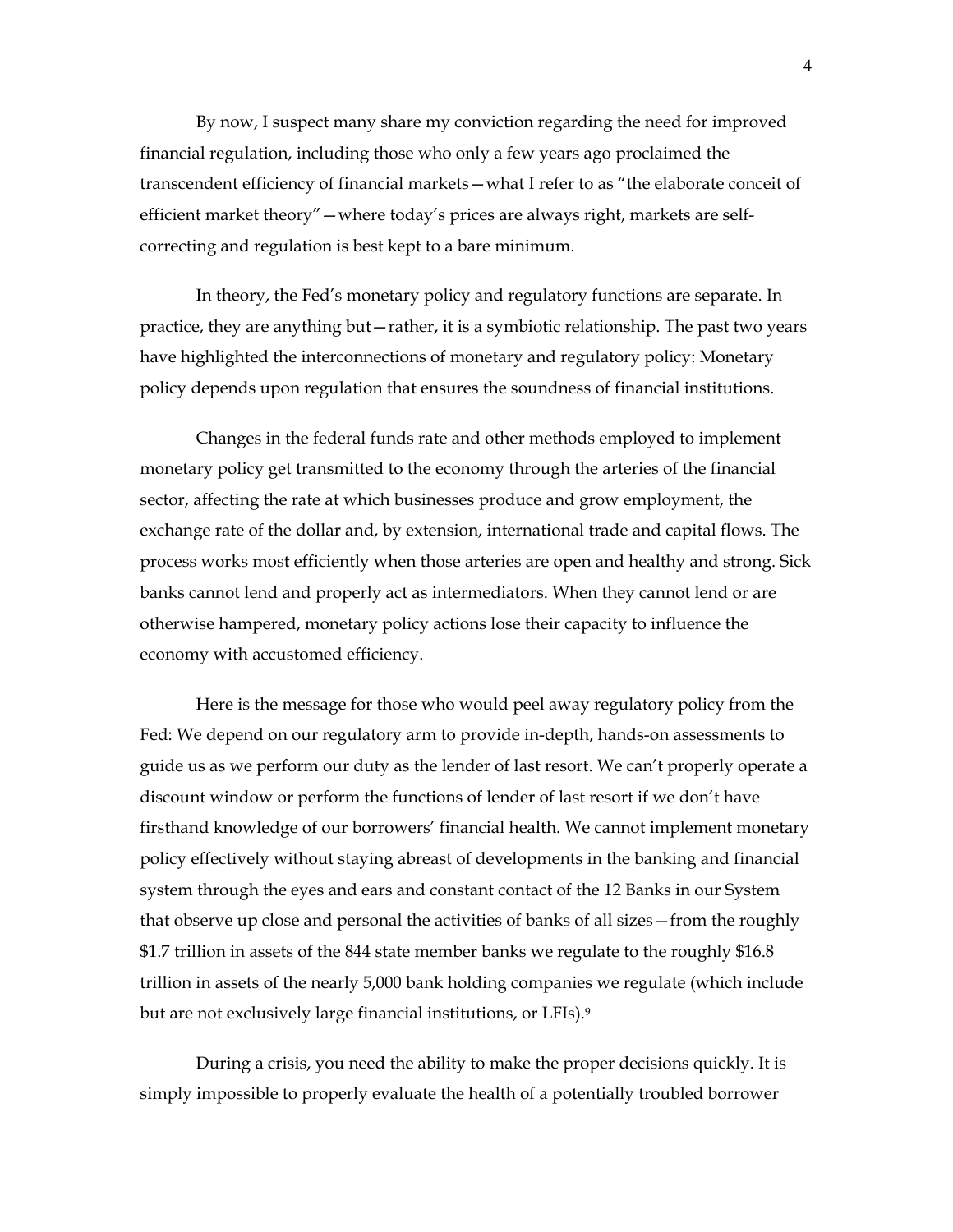with information generated by another agency. This was one of the harsh lessons learned from examining the entrails of Washington Mutual and Lehman and AIG, over whom we had no regulatory oversight at the time they went into cardiac arrest.

Current proposals being discussed in Congress would shrink the Fed's regulatory and supervisory responsibilities by placing all state-chartered banks under the Federal Deposit Insurance Corp. and all nationally chartered banks and their holding companies under some new regulatory agency, leaving us either with no regulatory oversight or solely with regulatory oversight of LFIs. In my view, these proposals are misguided. In keeping with my cardiovascular theme, I have argued that removing the Fed from supervision and regulation of banks of all sizes and complexity—from community banks to the most complex LFIs—would be the equivalent of ripping out the patient's heart, noting that it would surely prevent another heart attack but would likely have serious consequences for the patient. Our job is to keep the patient healthy and prevent another attack—something you cannot do without the ability to monitor the patient's health. The best way to do that is to keep the Fed in banking and financial supervision.

I mentioned LFIs. A truly effective restructuring of our regulatory system will have to neutralize what I consider to be the greatest threat to our financial system's stability. You discussed this topic this morning—I refer to institutions that are considered "too big to fail."

In the past two decades, the biggest banks have grown significantly bigger. The average size of U.S. banks relative to gross domestic product has risen threefold. The share of industry assets for the 10 largest banks climbed from almost 25 percent in 1990 to almost 60 percent in 2009.

Existing rules and oversight are not up to the acute regulatory challenge imposed by the biggest banks. First, these large institutions are sprawling and complex—so vast that their own management teams may not fully understand their own risk exposures, providing fertile ground for unintended "incompetence" to take root and grow. It would be futile to expect that their regulators and creditors could untangle all the threads, especially under rapidly changing market conditions. Second, big banks may believe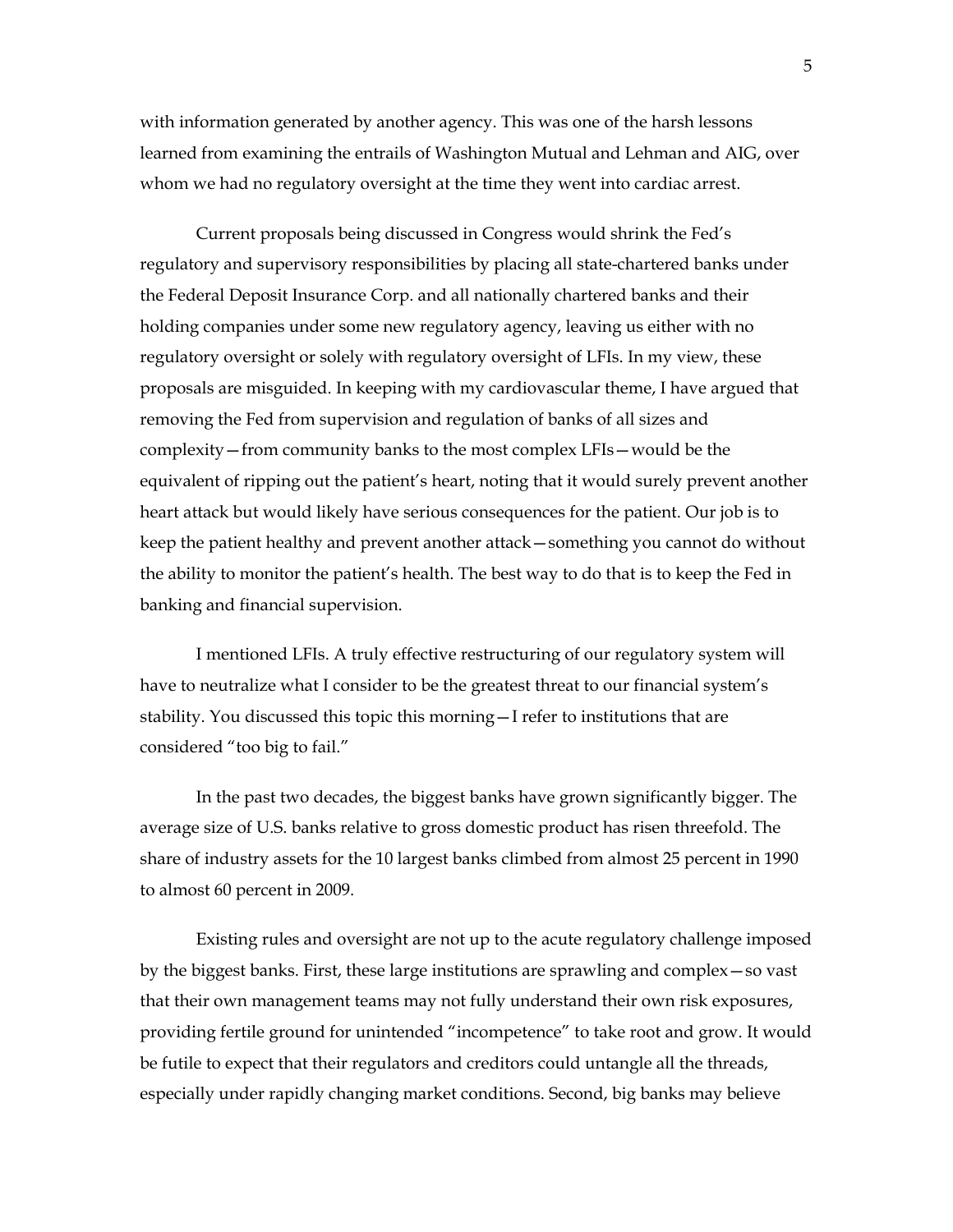they can act recklessly without fear of paying the ultimate penalty. They and many of their creditors assume the Fed and other government agencies will cushion the fall and assume some of the damages, even if their troubles stem from negligence or trickery. They have only to look to recent experience to take some comfort in that assumption.

Some argue that bigness is not bad, per se. Many ask how the U.S. can keep its competitive edge on the global stage if we cede LFI territory to other nations—an argument I consider hollow given the experience of the Japanese and others who came to regret seeking the distinction of having the world's biggest financial institutions. I know this much: Big banks interact with the economy and financial markets in a multitude of ways, creating connections that transcend the limits of industry and geography. Because of their deep and wide connections to other banks and financial institutions, a few really big banks can send tidal waves of trouble through the financial system if they falter, leading to a downward spiral of bad loans and contracting credit that destroys many jobs and many businesses, creating enormous social costs. This collateral damage is all the more regrettable because it is avoidable.

These costs are rarely delineated by analysts. To get one sense of their dimension, I commend to you a thought-provoking paper recently written by Andrew Haldane, executive director for financial stability at the Bank of England.10

Haldane pulls no punches. He considers systemic risk to be "a noxious byproduct" or a "pollutant" of an overconcentrated banking industry that "risks endangering innocent bystanders within the wider economy." He points out that the fiscal transfers made in rescuing or bailing out too-big-to-fail (TBTF) institutions whether they are repaid at a profit or not—are insufficient metrics for costing out both the damage of their mismanagement and their subsequent rescues. Like me, he puts things in the perspective of the entire cardiovascular system and the body of the economy. He concludes: "These direct fiscal costs are almost certainly an underestimate of the damage to the wider economy which has resulted from the crisis."

Haldane points to the shrinkage in global output compared with what output would have been in the absence of the crisis that metastasized within the TBTF institutions, arguing that "evidence from past crises suggests that crisis-induced output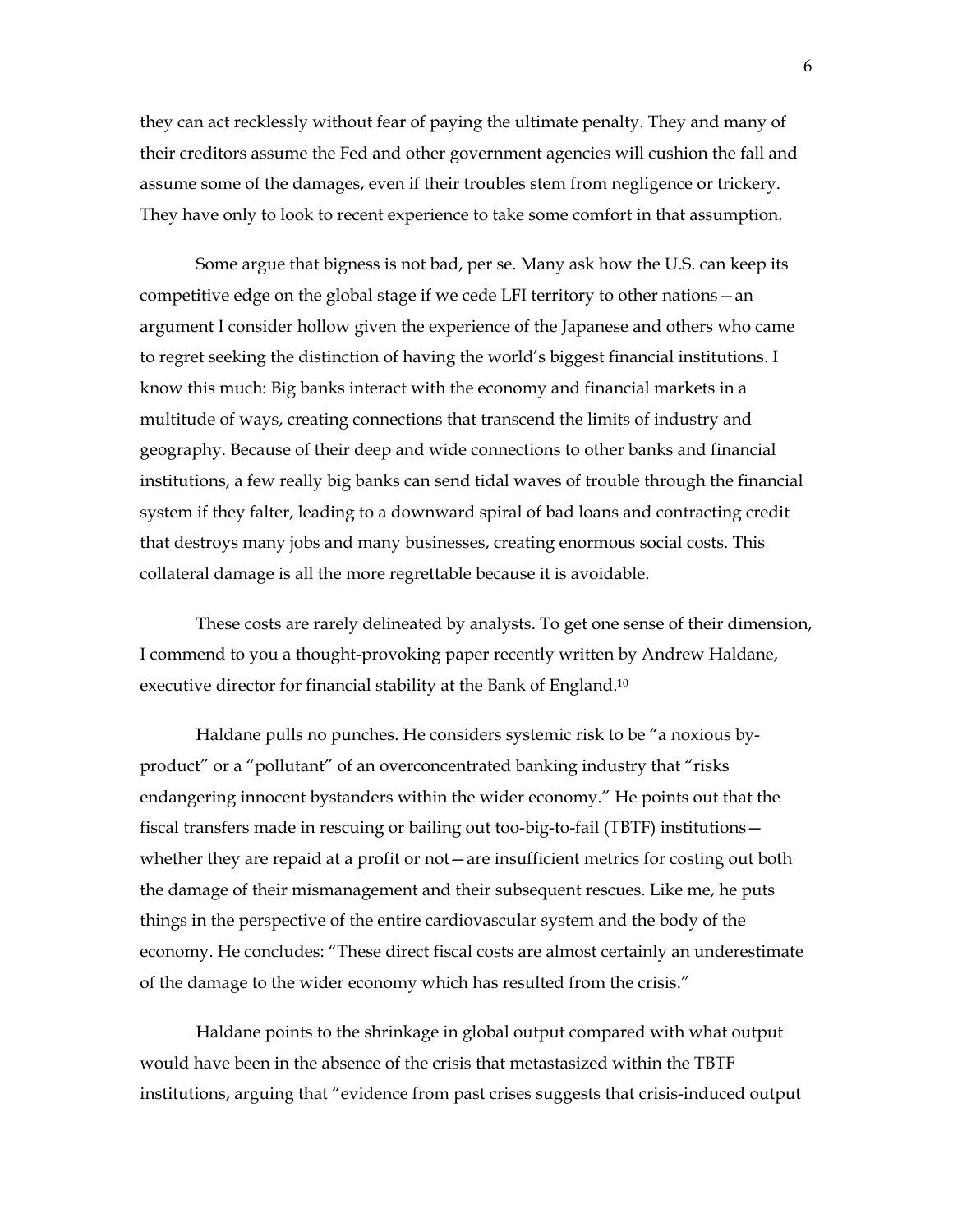losses are permanent, or at least persistent, in their impact on the level of output." He calculates that, in money terms, the persistent world economic output lost relative to what would have obtained in the absence of the recent crisis might be \$60 trillion or more. That's \$60 trillion with a *T*—more than four years' worth of American economic output.

To be fair, the author acknowledges that computed output losses may significantly overstate the real social costs of TBTF—that it may not be fair to take a kitchen-sink approach to the costs incurred by letting these institutions lumber on and then be rescued. Regardless, the message is clear: The existence of institutions considered TBTF exacerbated a crisis that has cost the world a substantial amount of potential output and a whole lot of employment.

Haldane also looks at other social costs—among them the funding advantage associated with TBTF institutions, which has widened during the crisis and, according to one reputable study he cites, amounts to \$34 billion a year for the 18 largest U.S. banks.11

I will let you read Haldane's study and form your own conclusions. For me, it simply adds grist to the mill of my conviction, based on my experience at the Fed, that the marginal costs of TBTF financial institutions easily dwarf their purported social and macroeconomic benefits. The risk posed by coddling TBTF banks is simply too great.

To be sure, having a clearly articulated "resolution regime" would represent a step forward, though I fear it might provide false comfort: Creditors may view favorably a special-resolution treatment for large firms, continuing the government-sponsored advantage bestowed upon them. Given the danger these institutions pose to spreading debilitating viruses throughout the financial world, my preference is for a more prophylactic approach: an international accord to break up these institutions into ones of more manageable size—more manageable for both the executives of these institutions and their regulatory supervisors.

It would obviously take some work to determine where to draw the line. Haldane's paper suggests that "economies of scale appear to operate among banks with assets less, perhaps much less, than \$100 billion," above which "there is evidence … of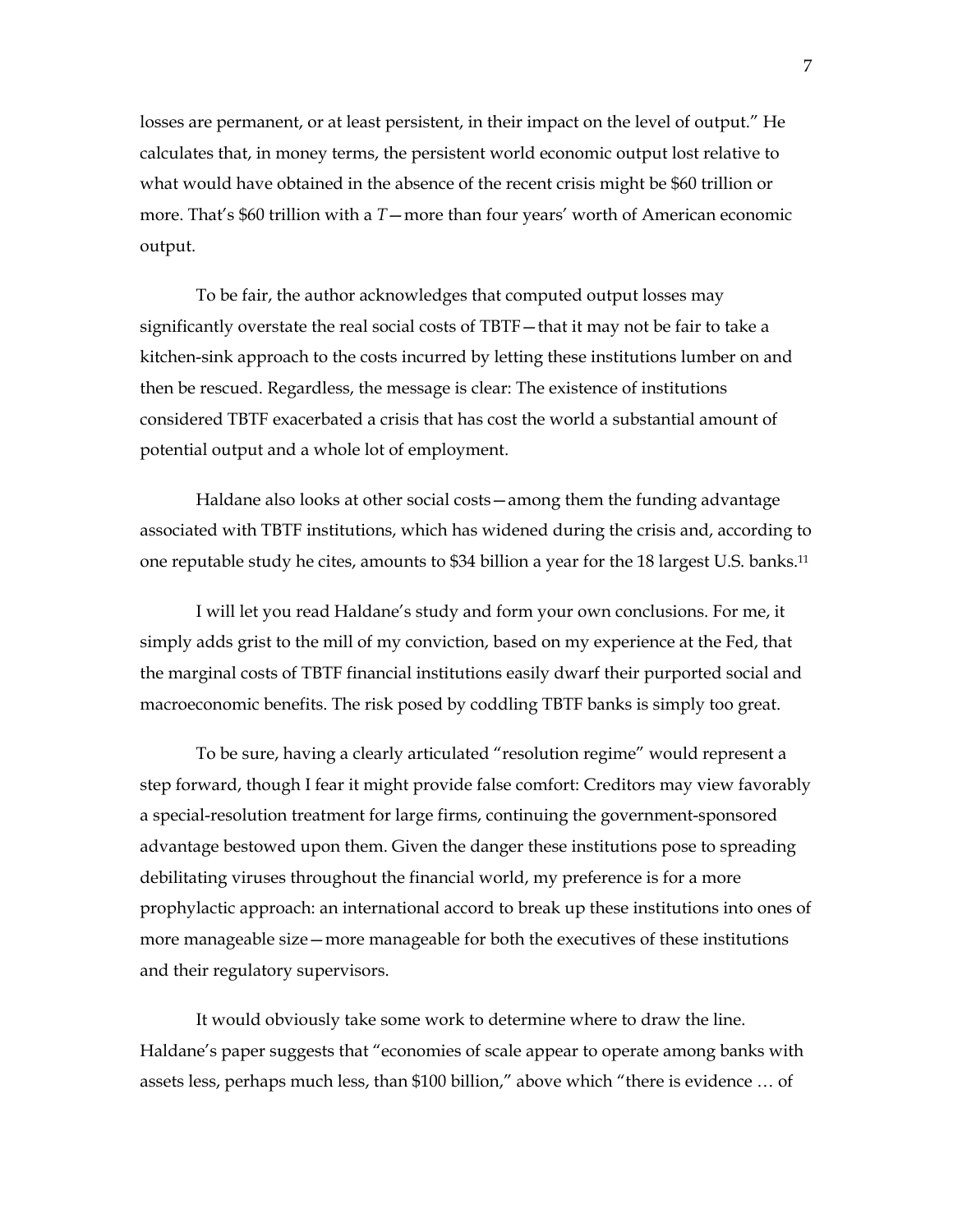*dis*economies of scale."12 And if you subscribe to the emerging wisdom that "too big to fail" is synonymous with "too complex to manage," you might agree with me that another term should be added to the banking lexicon—*diseconomies of dysfunctionality*.

The point is there are limits to size and to scope beyond which global authorities should muster the courage to draw a very bright, red line. I align myself closer to former Fed Chairman Paul Volcker in this argument and would say that if we have to do this unilaterally, we should. I know that will hardly endear me to an audience in New York, but that's how I see it. Winston Churchill said that "in finance, everything that is agreeable is unsound and everything that is sound is disagreeable." I think the disagreeable but sound thing to do regarding institutions that are TBTF is to dismantle them over time into institutions that can be prudently managed and regulated across borders. And this should be done before the next financial crisis, because we now know it surely cannot be done in the middle of a crisis.

While my views on TBTF may be slightly radical (if eminently sensible), my perspective on the importance of central bank independence is, I believe, very much mainstream. So I will conclude these musings on that more pleasant subject.

Central banks must take a long-term view of the economy and craft appropriate policy responses. We must have the leeway to raise interest rates when others want cheap credit and rein in risky financial practices when others want easy profits. A Fed committed to wringing out the economy's excesses and keeping banks on the straight and narrow is not going to win popularity contests. Some of those displeased by Fed decisions will seek to satisfy their desires by resorting to political pressure.

Independent does not mean unaccountable. We have always been subject to oversight, but since Ben Bernanke took the chair, we have ramped up our efforts to be as transparent as is prudent in the conduct of monetary policy. For example, the Fed is the only business in America that I know of that provides a public accounting of its balance sheet every week—it is called the H.4.1 release, and it is available on the Internet. We now release more fulsome economic projections and minutes of our meetings. At the twice-yearly reporting and testimony before Congress required under the Humphrey– Hawkins legislation, the chairman responds directly and distinctly to questions from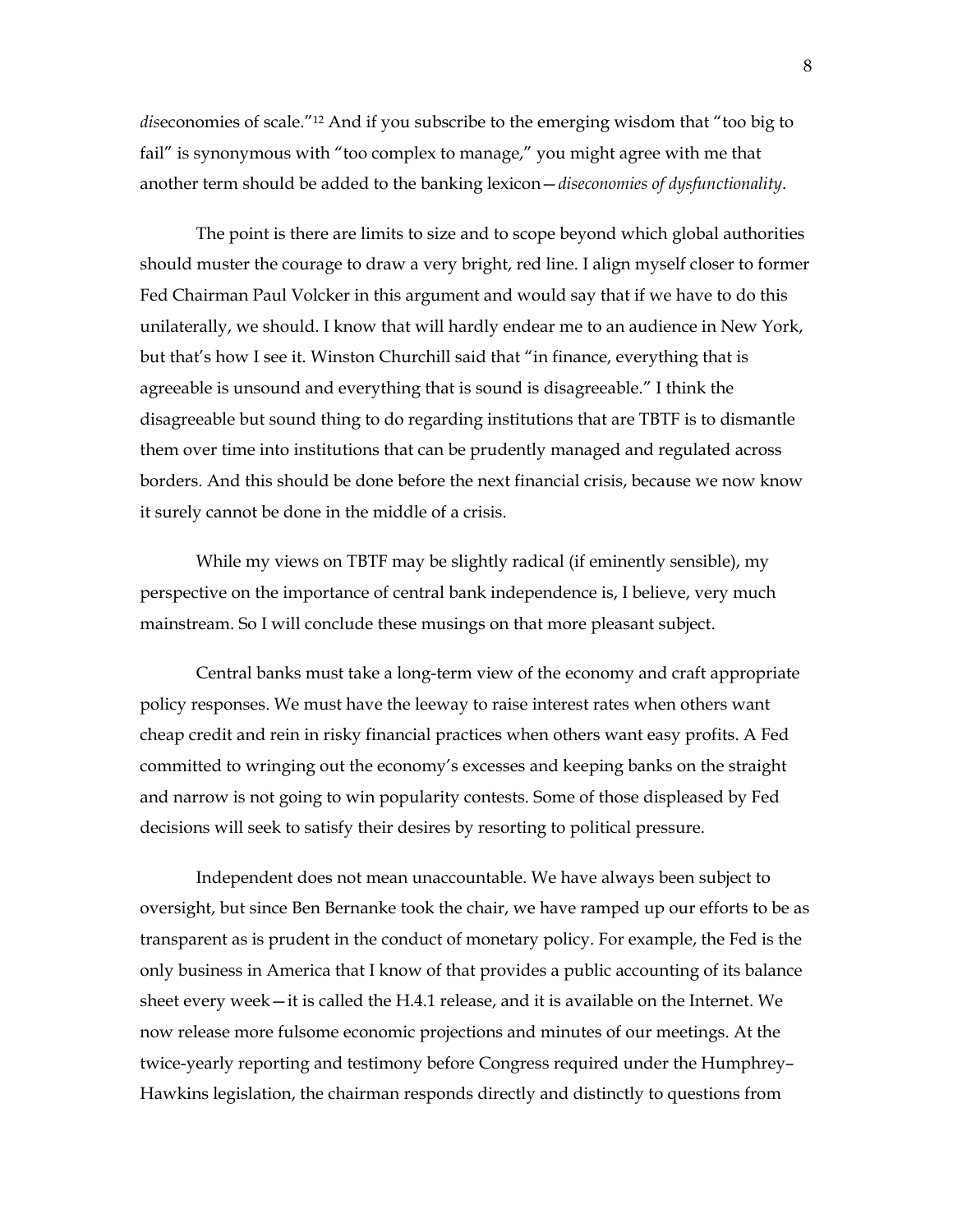members of the key oversight committees. And we have responded to those suggestions we feel further our mission. For example, in the recent Humphrey–Hawkins sessions, the chairman made clear that we are willing to go the extra mile of letting the Government Accountability Office (GAO) peek behind the curtain of the special credit and liquidity facilities we created—even unto identifying the firms that participated in them "after an appropriate delay" so as to allow those firms to conform to their own reporting obligations.

I think it safe to say we have significantly improved transparency. There are limits, however. Some advocate making the monetary policy deliberations held by my colleagues and me at the Federal Open Market Committee (FOMC) subject to GAO audits, for example. Were this to come to pass, I believe it would lead to the politicization of the FOMC process, injecting Congress at whim into monetary policy and, if so, eventually putting us on the on-ramp to a road that could lead the United States directly to the fate suffered by once-great economies that allowed monetary policy to become the handmaiden of fiscal policy.

A politicized central bank is a crippled central bank. Only a Fed insulated from short-term, political impulses can focus on crafting the right mix of policies for the economy in the long term. It needs enough space to make the tough calls—most notably, when interest rates have to be pushed upward to slow the economy. Fed independence does not just matter for monetary policy. A central bank insulated from politics and the accompanying lobbying can also be a tougher regulator, insisting on strict adherence to capital and leverage requirements as well as prudent management and lending practices.

We see in the current debacle in Greece a significant example of one of the great virtues of an independent central bank. Historically, profligate fiscal leaders in that country have turned to the monetary authority to print their way out of the corner they painted themselves into, debasing their debts through inflation and currency depreciation. That is no longer possible in Europe. The burden of correcting for fiscal malfeasance now rests squarely on the shoulders of fiscal authorities. As was reported just this week, governments across the euro zone have cobbled together a potential €30 billion in aid at below-current market rates, should Greece's debt woes compound and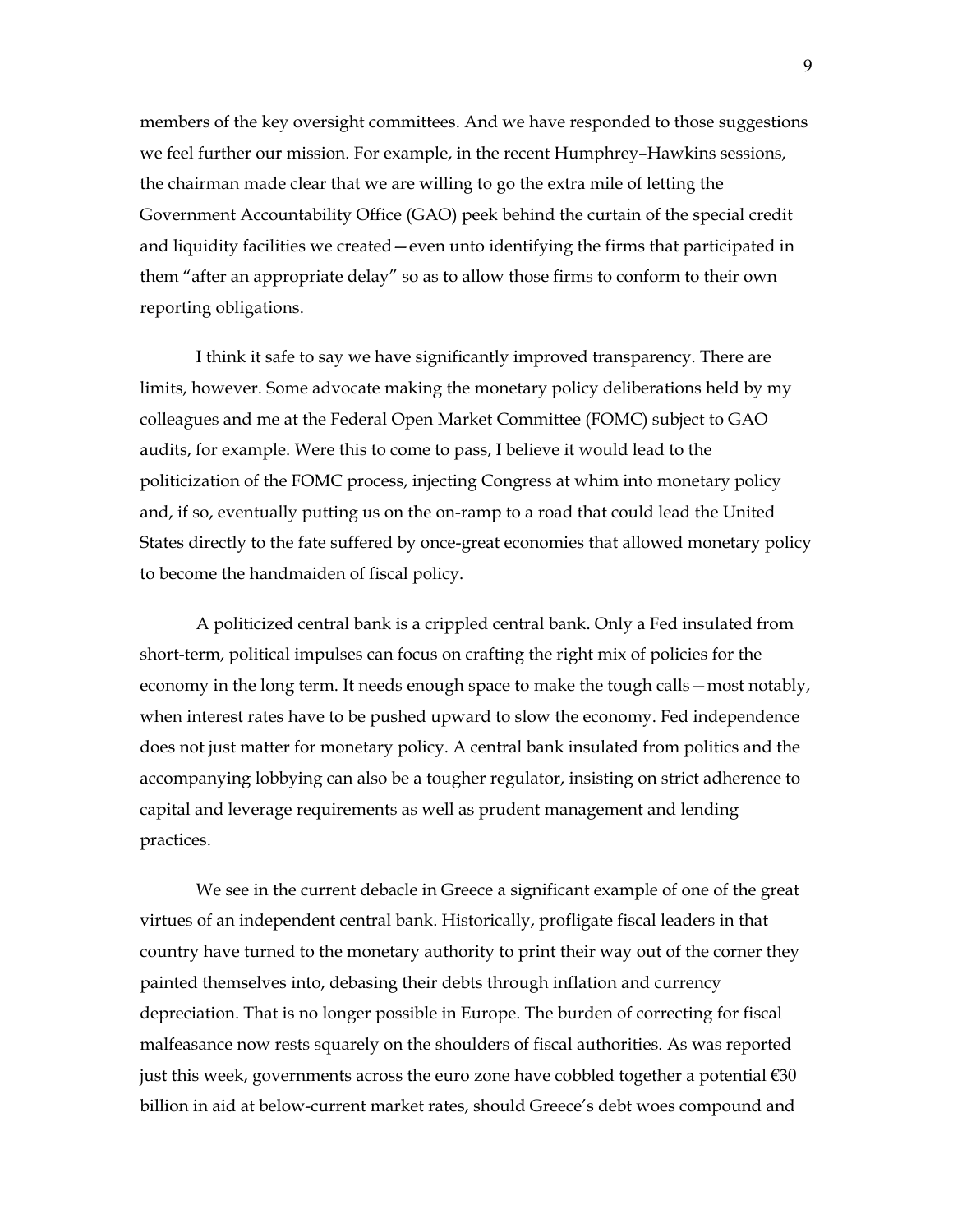donor countries agree to activate the credit line. It matters not, as was intimated in yesterday's *Wall Street Journal*, whether the European Central Bank played a role in crafting that package.13 The good news and bottom line is this: The monetary authority is off-limits as an escape hatch. And that is the way it should be—be that authority European or American.

I started out by noting that booms propelled by greed, and busts born of fear, are as old as time itself. This quirk of human nature will always ignite the euphoria that fuels the ups and exacerbates the downs. Nonetheless, we need a monetary policy that leans against that propensity. We need regulatory and supervisory powers that lead to policy that ensures a sound financial system given less to the "betrayal" of capital into "hopelessly unproductive works" and more toward efficiently channeling monetary policy actions to the real economy. We need to keep monetary and regulatory authority united so we can work together in the interest of the entire financial system—not just in the interests of the largest institutions and those too big to fail where there is a greater tendency for the preconditions for Minsky/Wodehouse Moments to metastasize. And we need to ensure that this authority is free from and uncompromised by political pressures, leaving fiscal authorities to fulfill their obligations to the American people just as we at the Fed must fulfill ours.

## **Notes**

 The views expressed by the author do not necessarily reflect official positions of the Federal Reserve System.

1. *Memoirs of Extraordinary Popular Delusions*, by Charles Mackay, London: Richard Bentley, 1841.

2. "A Time of Unexampled Prosperity," by Washington Irving, in *The Crayon Papers*, 1890.

3. *A Short History of Financial Euphoria*, by John Kenneth Galbraith, New York: Penguin Group, 1990, p. 106.

4. "Lessons from the Collapse of Bear Sterns," by John Cassidy, *Financial Times*, March 14, 2010.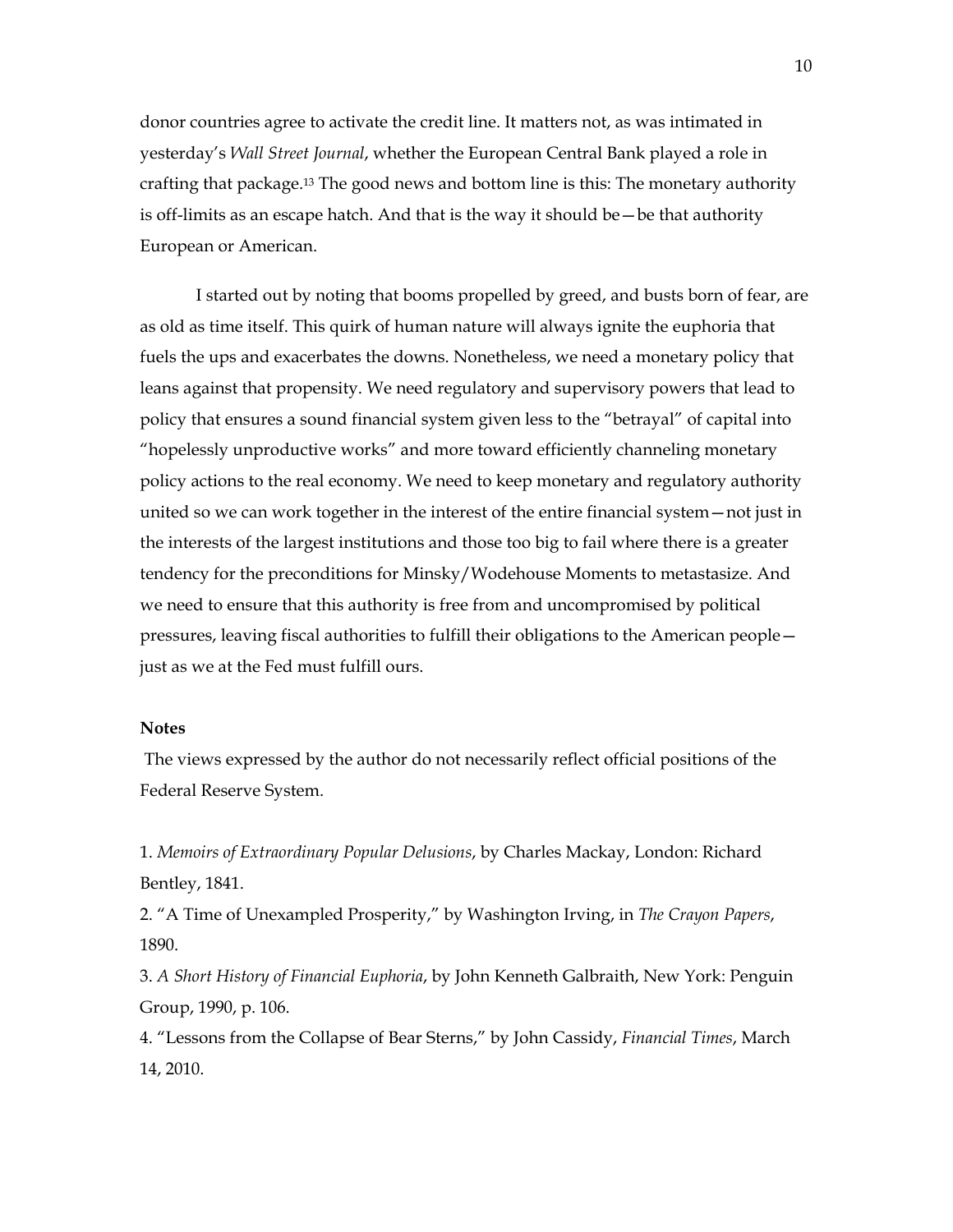5. "On Credit Cycles and the Origin of Commercial Panics," by John Mills [sic], in *Transactions of the Manchester Statistical Society, Session 1867–68*, Manchester, England: J. Roberts, Printer, 1868, p. 18.v.

6. Lewis' latest works include: *The Big Short: Inside the Doomsday Machine* and *Panic: The Story of Modern Financial Insanity*, a particularly good read.

7. "Jeeves and the Unbidden Guest," by P. G. Wodehouse, *Saturday Evening Post*, 1916. 8. For a more detailed treatment of these themes, please refer to the following: the essay by President Richard W. Fisher in the Federal Reserve Bank of Dallas's 2009 annual report, and "Regulatory and Monetary Policies Meet 'Too Big to Fail,'" by Harvey Rosenblum, Jessica Renier, and Richard Alm, Federal Reserve Bank of Dallas *Economic Letter* (both forthcoming).

9. Most recently available figures, per Call Reports (state member banks) and financial statements (bank holding companies).

10. "The \$100 Billion Question," speech by Andrew G. Haldane, executive director, financial stability, Bank of England, March 30, 2010.

11. "The Value of the 'Too Big to Fail' Bank Subsidy," by Dean Baker and Travis McArthur, Center for Economic and Policy Research, September 2009.

12. See note 10. Per Haldane (p. 19): "In 2008, 145 banks globally had assets above \$100 billion, most of them universal banks combining multiple business activities."

13. "Trichet's Voice Is Drowned Out in Rescue Effort," by Brian Blackstone, *Wall Street Journal*, April 13, 2010, p. A9.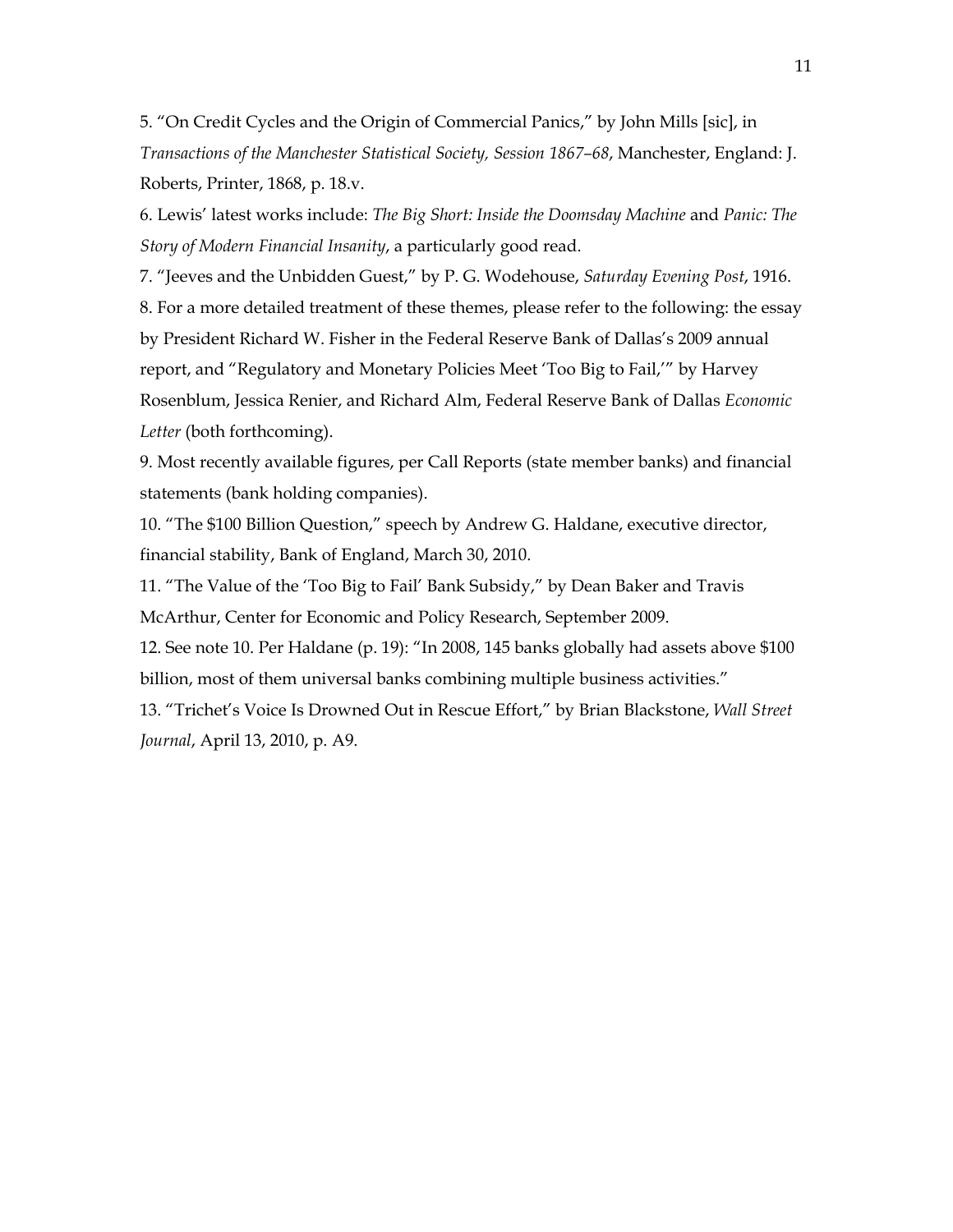## *Q&A*

**RF:** Thank you. Now, I would be very happy to avoid answering any questions you have. *[laughter]* 

**Q:** Thank you very much for being with us today. I want to commend your comments about the dangers of leverage. However, we have an Internal Revenue Code in this country that essentially incents leverage by providing that, for both businesses and individuals with regard to home mortgages, their interest expense is tax deductible. At the same time, we don't have any incentives for individuals to save money. And, of course, corporations are subject to double taxation with regard to dividends they pay. With those thoughts in mind, is the United States at a point in time when it needs to alter the Internal Revenue Code to basically at least level the playing field from the standpoint of the tax treatment of debt capital relative to equity capital so that there's less of a tax code incentive to leverage?

**RF:** Forgive me, but I sense a statement hidden within that question. *[laughter]* And I'm very strict about sticking to what I know and what I'm paid to do. That's a fiscal issue. We elect people to make those decisions called the United States Congress, and I don't think it's appropriate for a monetary authority official to comment, if you'll forgive me.

**Q:** I have a mike here. I can ask you a question … can I?

**RF:** Remember, we have a long-term vision at the Fed. I couldn't see you. You're sitting too close. *[laughter]*

**Q:** I was interested that you focused on the long-term nature of your obligations, and so forth. One of the things that's bothered me as an observer is that the people that are managing the banks become eligible for bonuses annually, so they can bet the store and create a huge bonus that is paid out. We all know from the last couple of years that some of these people got bonuses that were on fictitious profits. They were on trades that they'd accrued profits on, but when the trade was actually closed out, there was no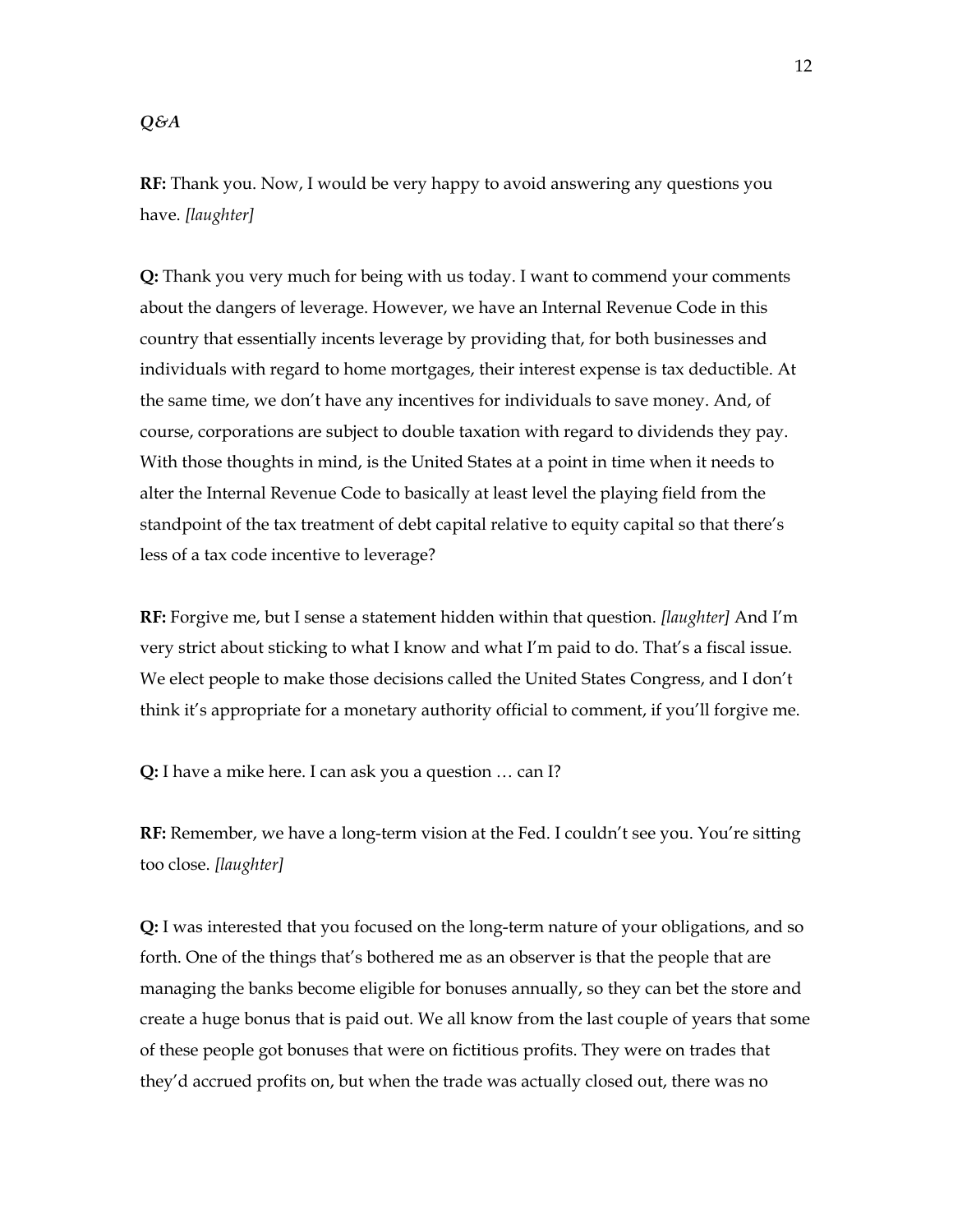profit.… It seems to me that if you went to a quinquennial bonus structure, that you take a lot of the management risk out of the equation. I don't know how you do it, but if it were a quinquennial bonus award rather than an annual thing, as these guys accumulate bonuses, they're automatically going to become more conservative in their bets in the marketplace, don't you think?

**RF:** I have mixed feelings about this subject because I went to Brown Brothers in 1975, and my first bonus consisted of being called into the partners' room and being given an envelope with a \$50 bill in it. I'll never forget that. I went home and my wife broke down in tears—big guy on Wall Street getting \$50 for a bonus. *[laughter]* But, by the way, that's why that bank is so profitable.

I'll just make a general statement here. This is a personal opinion. I'm not speaking on behalf of my colleagues at the Fed or even as a Federal Reserve official in this case. It just strikes me that we have moved more to be income statement driven than balance sheet protective. Banks provide a social service. There is a utility role provided by banks. We provide through taxpayer subsidies protections to the depositors and to the structures of banks. And I think the trick here is to somehow get the right balance between immediate income-statement-drive behavior and preserving balance sheet integrity over the longer term…. I can't say the word *quinquennial—*or maybe it should be sesquiquintennial, every 150 years—but I do think that this is a change in culture that's certainly taken place since I arrived on Wall Street in 1975. And I'm not sure it's a healthy one.

I told you I would do my best to avoid answering all the questions, in the interest of transparency. *[laughter]*

**Q:** You made a compelling argument for why a number of these firms, like Lehmann, were outside your purview. When everything started to break down, this wasn't within your regulatory purview. But … the wholesale financial institutions were the first to melt down because the security prices adapt in real time. The coming wave in commercial real estate, the sort of ongoing but far from over construction development loans, the home equity loans that are just on vanilla bank balance sheets—these are held by the most vanilla of regulated banking institutions across the country. So what have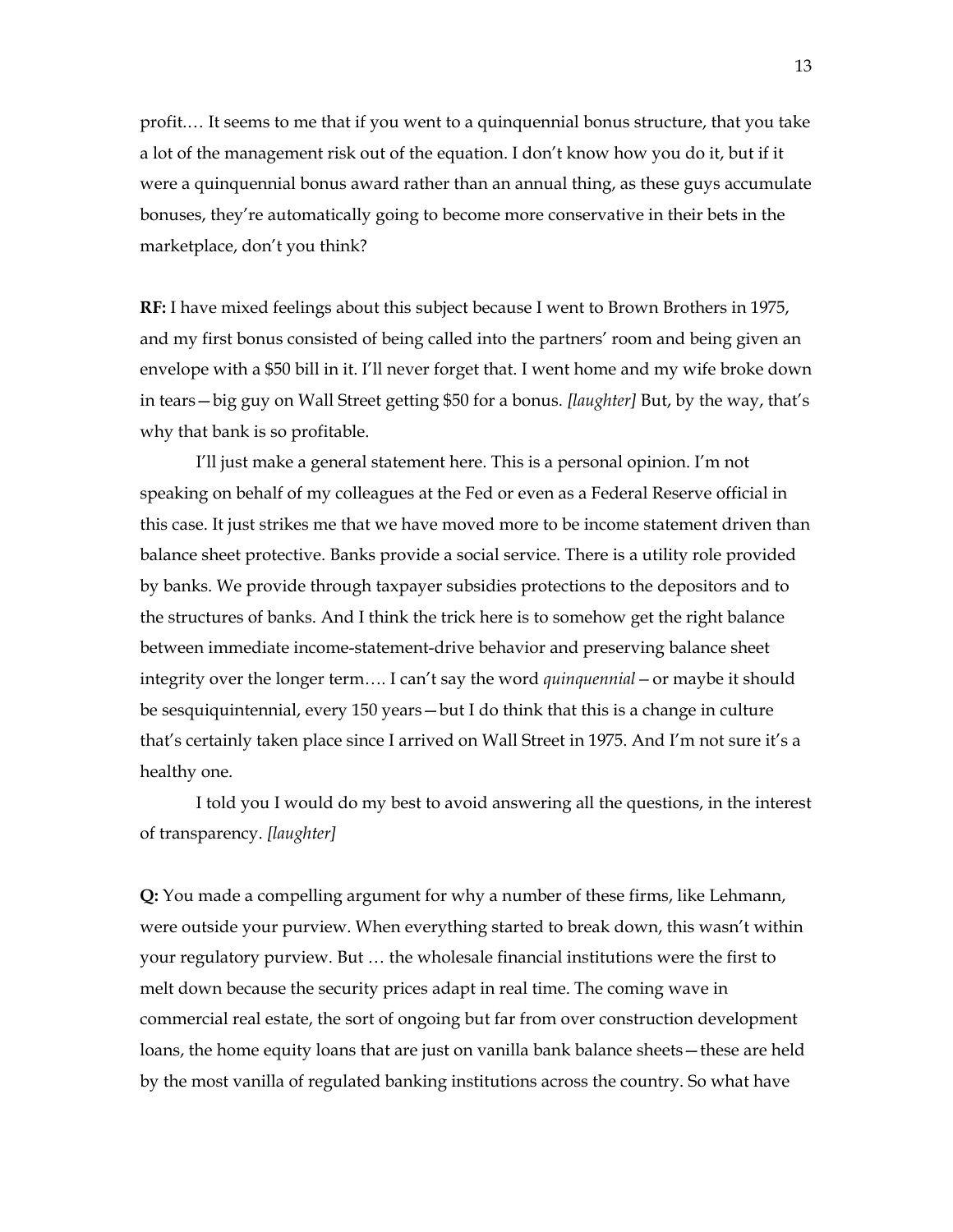the Fed and the other parts of the regulatory apparatus learned from all of this when the Minsky Moment happened totally within the vanilla parts of the system as well, it's just taking longer for that to play out? That makes us as a public feel that if you had all of this power the first time, you would have utilized it.

**RF:** That's a very good question, and I'm sure that President Pianalto, Sandy Pianalto, may have been addressing some of these issues this morning. We think about them constantly, and my answer is the following:

First of all, we are not blameless as an entity, the Federal Reserve. I think to be successful in this business you have to have what I call peripheral vision. You have to have it. It helps to have as much formal ability to gain insight as possible, which is why I am not in favor of taking away, obviously, what we currently regulate but then at the same time giving us greater systemic responsibilities, or the ability to have and develop that peripheral vision.

We have taken significant initiatives internally under the leadership of now outgoing Vice Chairman Don Cohen and under the leadership of Chairman Bernanke in terms of the way we look at financial institutions—not in their own individual silos, but with horizontal studies. The chairman has talked somewhat about this in his testimony before Congress. I would advise you to take a look at that.

But the point is that we have learned from our mistakes. I think that's what people do. First of all, people do make mistakes, and you learn from them. And I think it is very important not to add to the complexity of that process. I believe we have comported ourselves rather well. Let me give you an example—indirect, but I think it illustrates the way we operate:

I don't know of any government entity in my lifetime that has said, "We're going to do *X* on a temporary basis, and we're going to close it down." We ramped up to over—Sandy, correct me if I'm wrong—a trillion and a half in emergency liquidity facilities. The commercial paper market stopped. We stepped in and had to make that market. The asset-backed security market melted down. We had to step in and make that market. You remember the first money market mutual fund established in the United States broke the buck. We had to provide underpinnings for that. We've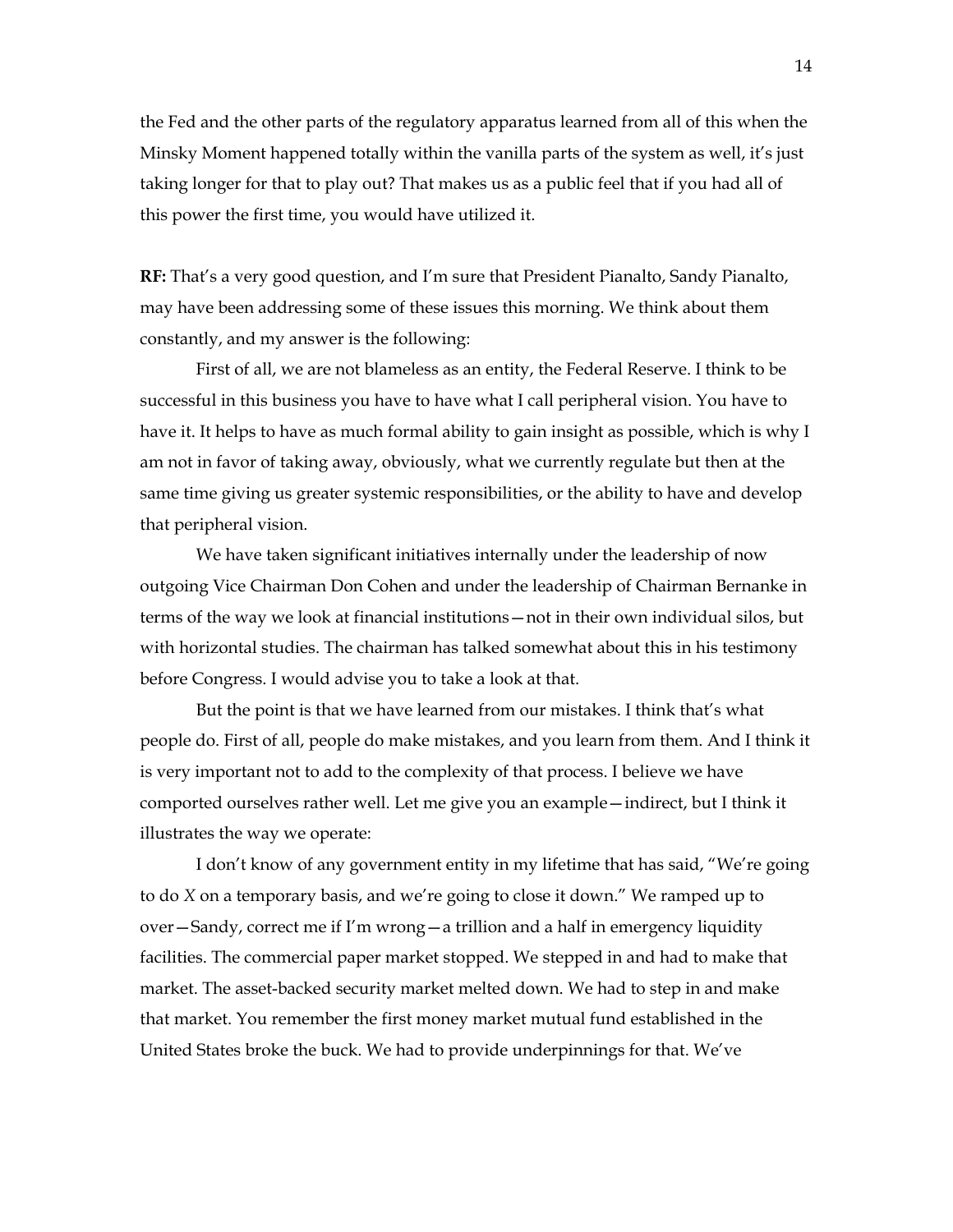unwound every single one of those programs. Didn't cost the taxpayer a penny. We did what we said we were going to do. We're done. It's over.

So I think we deserve a little bit of respect in terms of the way we acted. I hope you will give us the benefit of the doubt for having learned from what we didn't do well before, and having taken the kind of initiatives we now have under the chairman, with the outgoing vice chairman, with Dan Turillo now having more direct responsibility over supervision and regulation, and the enormous input from the very active 12 bank presidents who, by the way, are the ones that lend money. We run the discount windows; we operate the emergency facilities through New York and other facilities.

So, having been put in that position, we've asked ourselves, "What can we do better?" And these horizontal reviews and this way of not just thinking [vertically] is a very good step forward. Time will tell if it's satisfactory to analysts such as yourself and observers, whether or not we've done a good job. But I think layering on and changing the actors would probably add particularly to the confusion of the vast majority of banks that are not here on Wall Street. They're on Main Street, and they're already suffering under significant duress. What we want to make sure is that we're good regulators, that we don't just keep changing the deck chairs but rather implement what we are assigned to do and are duty bound to do, and do it in a better fashion.

Short answer: we've taken significant initiatives internally to change our ways.

**Q:** Where did the Fed get the \$1.5 trillion that it lent to the markets? I know the answer is that you just changed the numbers in balance sheets—that's how the Fed works. I'm not saying that's a problem, but the question is, why can't the U.S. Treasury do the same? What technically prevents the Fed, say, from crediting the U.S. Treasury account as much as is necessary to spend enough to have zero unemployment, for example? There's not going to be inflation, because inflation is due to too much spending, and we won't have too much spending unless we have full employment. So what prevents the Fed from doing that? I'm talking about institutional arrangements....

**RF:** I'm not sure I understand your question, but, first of all, we are the central bank. We're the lender of last resort. Our duty is to maintain the integrity of the financial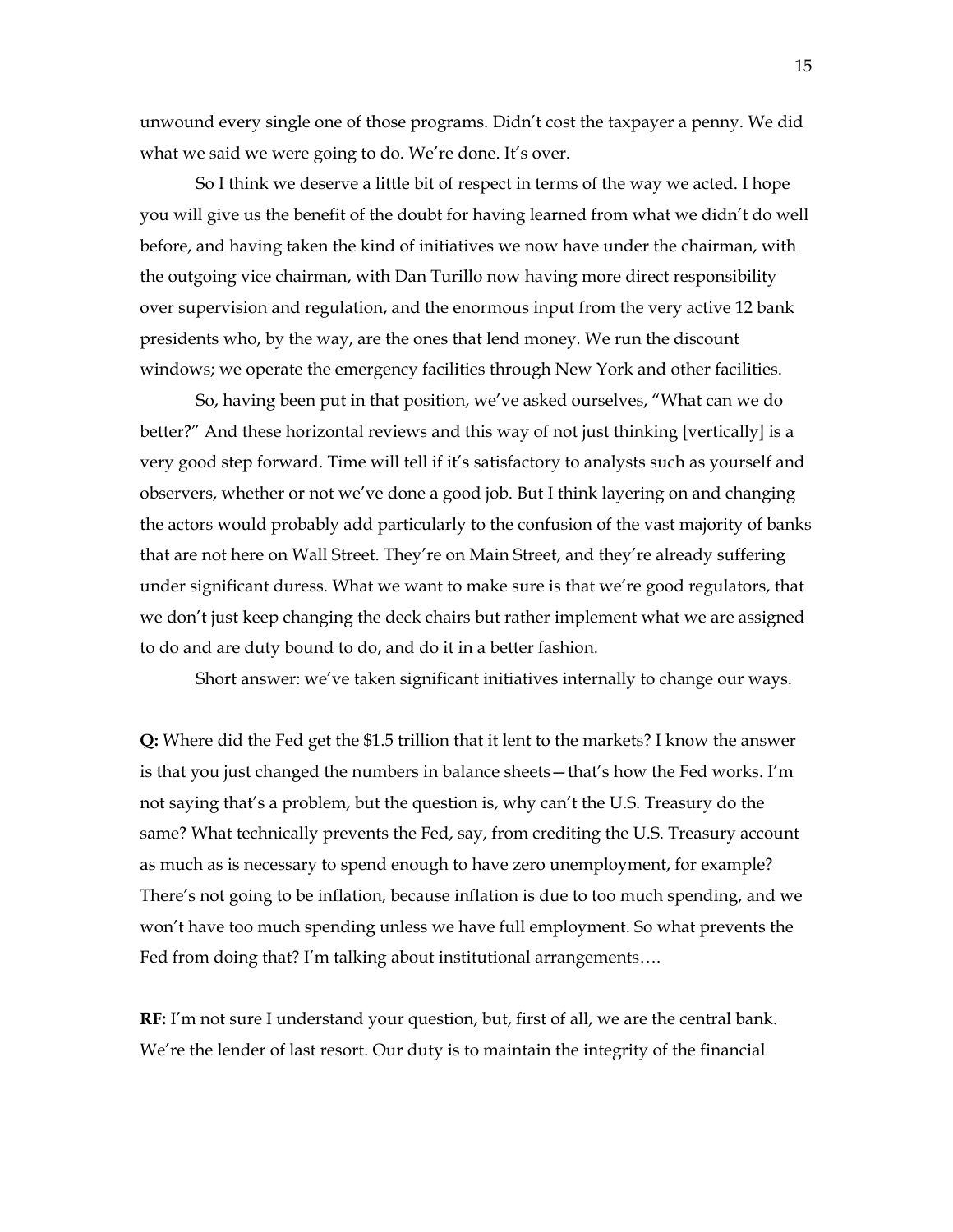system. We have an assigned duty. We perform that duty. And we perform much of it in cooperation with the Treasury.

**Q:** You're also the assurer of currency. Sorry: the *monopoly* assurer of U.S. dollars.

**RF:** That's correct. And let me add further, it's a faith-based currency, right?

**Q:** No, it's based on the fact that Americans have to pay taxes in U.S. dollars. That's what creates demand for U.S. dollars.

**RF:** Let's not confuse the fiscal side with the monetary side. Both of us have the responsibility to provide the underpinnings for a bankable, reliable, productive, and progressive society. We have a division of duties. We perform a central banker's function. I would urge you to go back and read Walter Bagehot, which I'm sure you've done, and you know the history of central banking perhaps better than I do. And maybe offline we could have a conversation of how we've divided things up with the Treasury. But remember: we're the central bank. The Treasury's part of a fiscal authority. The fiscal authority ultimately is the Congress of the United States, and we have a division of duties.

And you're right about the tax and spending side of it; but again, that's the fiscal responsibility of those who are elected to perform that duty. But I'd be happy to explain the specific details to you at some point if you'd like—actually, I'd be happy to have Jim Bullard do it this afternoon. *[laughter]*

**Q:** You mentioned that euphoria is an age-old condition. How do you keep the regulators from becoming euphoric?

**RF:** Or, how do you keep it from infecting the regulators? The answer is, you have as civil-minded regulator[s] as you possibly can, who have in-depth experience in the field, who've been around a long time, who've seen these cycles before. I'll give you an example.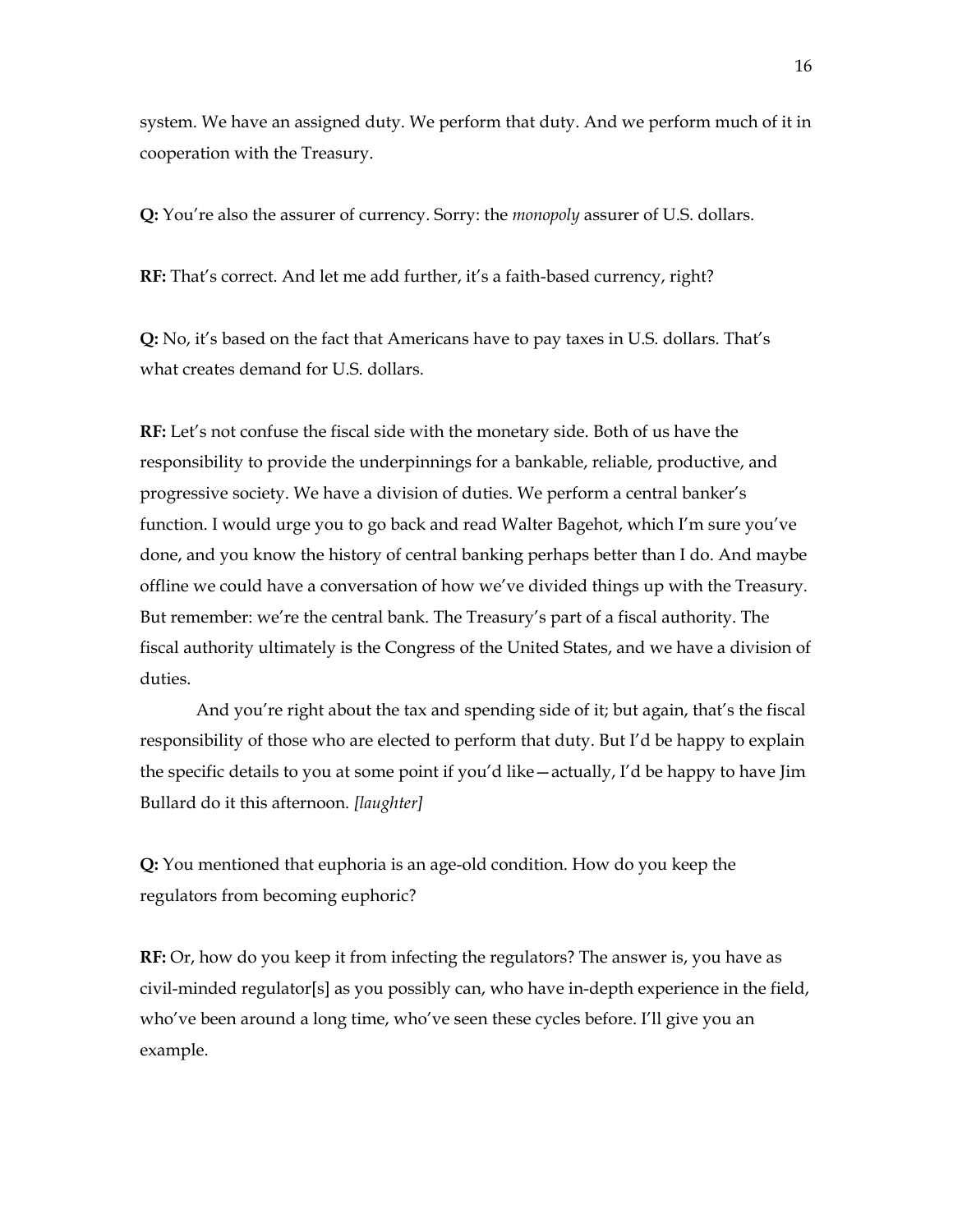My colleagues will kick me later, but one of my great pleasures is to have at the Federal Reserve Bank of Dallas a man named Bob Hankins, who's head of supervision and regulation. I don't want to give away Bob's age, but he's been at it a long time, and he played a significant role in closing down over 400 banks during the last crisis. It's very hard to get him euphoric about anything, and he's been a very wise adviser, not only to me but also to our system as we've gone through this. I think there's no substitute for experience. There's also no substitute for understanding what a central bank does, and how it's responded in previous instances. And to get back to the earlier question, if you really want to understand what we did, if you wanted to anticipate what we did, the playbook was written in the early 1800s by the Bank of England doing what a central banker as a lender of last resort does, even to the point, as Walter Bagehot said, [of] "lending to this man and that man"—opening the floodgates. You want to put yourself in a position where you don't have to do that, and I think the best way to do it is to learn from history and the mistakes that have been made before.

So, again, this gets back to *Where does experience reside?* We're by no means perfect. We're humans. But we've been operating a system for almost a hundred years now. Mistakes have been made. There's an enormous amount of serious, rigorous, academic analysis, as well as real-life interaction out there on Main Street, where … we lend, and where we are active in our communities. And you just have to have that kind of depth of experience, I think, to avoid being infected. But I'm a big believer that you need to realize that history … nothing is new. History has happened, and we can learn a great amount by being good students of history. So it's hard, because we don't insulate ourselves. Obviously, we're out there in the field, the 12 [reserve] bankers in particular, interacting every day. But I think you just have to take a little bit of distant perspective and—very, very important—we have to be free from political pressure. That tends more toward the pandering side; ours should be on the pondering side.

**Q:** I'd like to know what the difference is between Greece and the United States….

**RF:** Well, first of all, you are right to be concerned about the spending side and the imbalances that exist in terms of the fiscal equation in the United States. As you know, the Treasury will go to market for perhaps as much \$1.4 trillion this year. They did it last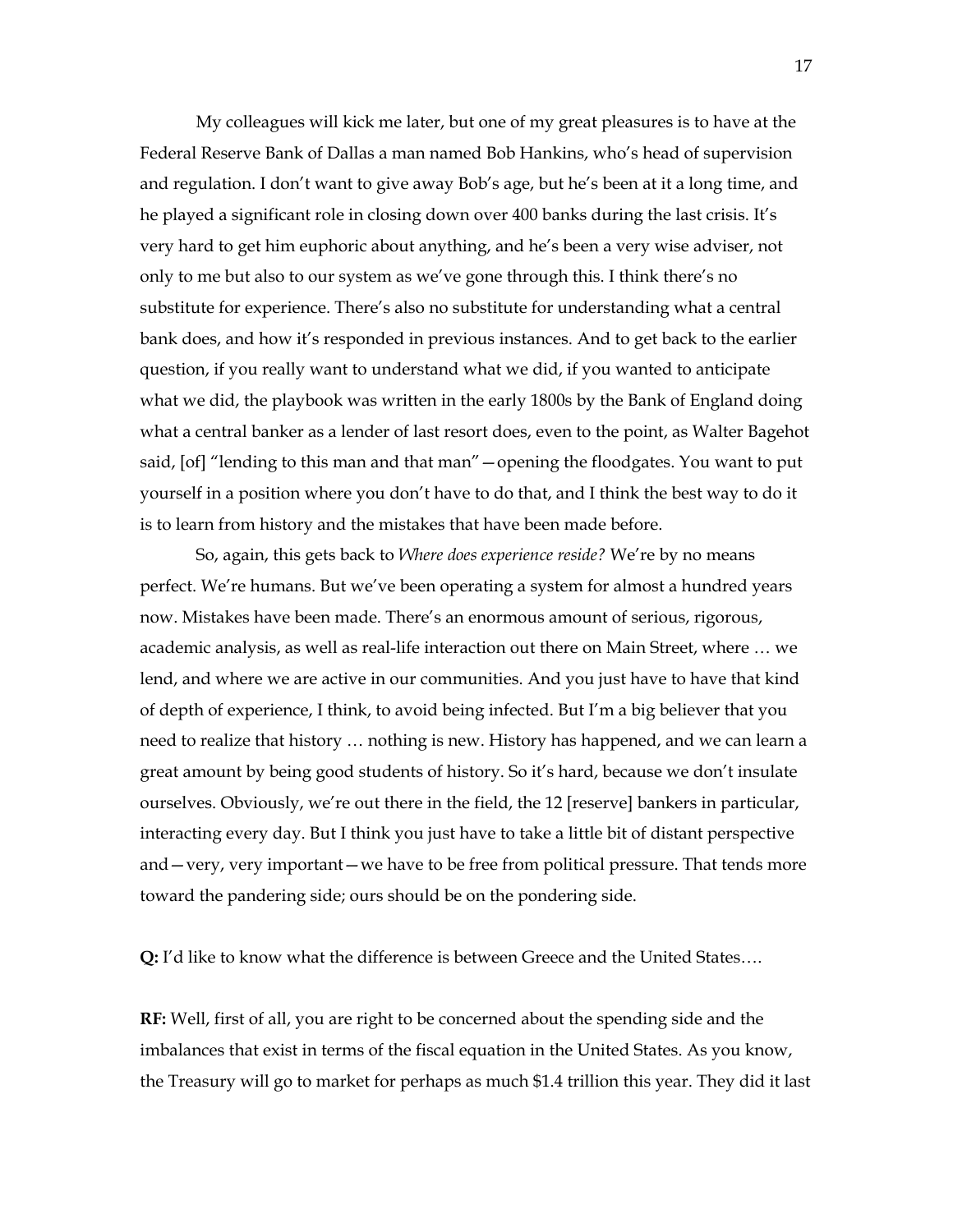year as well. We have a steepening yield curve and nominal terms. I think part of that steepening yield curve has to do with a promise of a more healthy economy. I believe we're on the road to recovery. I think it's a very sort of limpid recovery, but it's occurring nonetheless. But I also believe that the price of debt is being affected by this concern about our fiscal imbalances. Further, I believe that it's not just our operating deficit—our income statement, as it were—but our unfunded liabilities. We at the Dallas Fed, and I in particular, are especially outspoken about the commitments that have been made to the American people that cannot be met. By the way, the smallest one is Social Security. Easily solved: only about \$14 trillion in unfunded liability there. The big one is Medicare, which we at the Federal Reserve Bank of Dallas, using an infinite time horizon, calculate as being almost \$90 trillion. But other people, like Pete Peterson, calculate it [to be] about \$35 trillion unfunded.

Something has to be done. The worst thing that could be done would be for the Federal Reserve to monetize those debts—to float them, like I mentioned earlier, was a previous propensity in countries that got into trouble. So that just means that our fiscal authorities have to dig deep and figure out a way to solve these problems. Until they do, the price at which they borrow will be affected. But there's no question, it's a lot tougher now to be a senator or a congressperson than it is to be a member of the Federal Open Market Committee. And I pray that they get it right.

I have a new grandchild, two weeks old, on the back of an 18-month-old granddaughter, and I keep thinking about their future constantly, and the very deep hole that my selfish generation has dug this country into by consuming too much and saving too little. Well, we have a political class—and, by the way, we're very careful at the Fed to be neither Republican or Democrat, so let me just give you one quick little story, because it's a fun story, but I think it's also true:

Probably the most honored and decorated Republican public servant is George Shultz. I don't know anybody—in fact, I don't know anybody practically in history that's served in that many cabinet posts as Mr. Shultz did, from director of the OMB to secretary of the Treasury, secretary of state, secretary of labor…. When he was head of OMB, he got very upset—Nixon was president, and there was maybe a billion-dollar deficit or something unimaginably small [like that]. And he called into the office the encyclopedia at the time, who'd known the entire history, [Sam Cohen]. So he called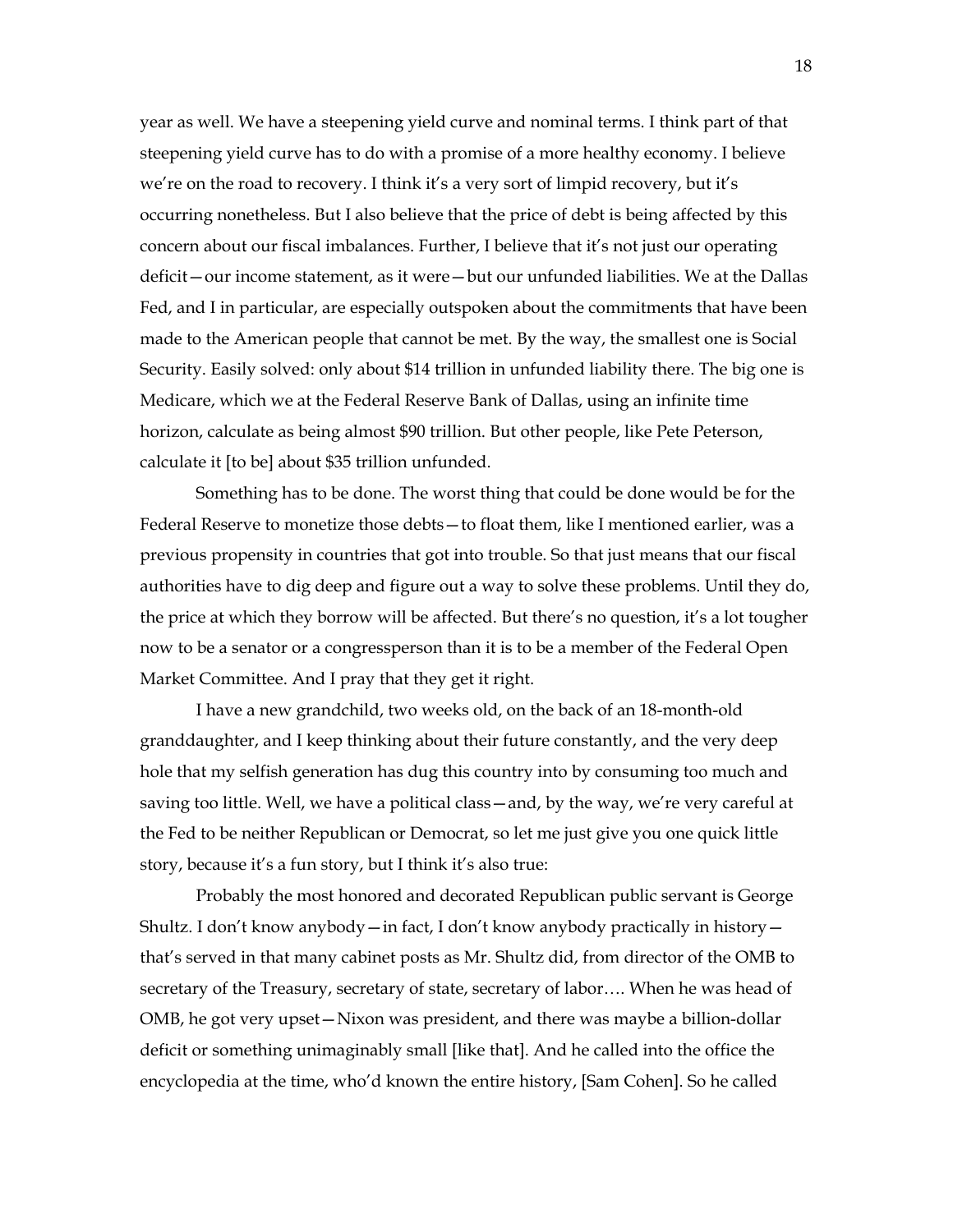Sam in and said, "Look, it's the middle of the night, just you and me here in the office. We work for a Republican president, but just tell me, Mr. Cohen, is there really any difference between Republicans and Democrats when it comes to spending money?" And this being a very diligent man, Sam said, "You know, Mr. Shultz, I need to think about that. I'll do my research, and I'll be back."

The next morning when Schultz arrived, bright and early, there was Sam. And he said, "I have an answer for you. There is no difference. The only difference is, Democrats enjoy it more." *[laughter]*

Well, I'm not even sure that's the truth anymore. I think we have to be equal opportunity here in assigning both sides of the aisle, and, whatever else, the fiscal authorities [need to] get their act in order. The chairman spoke about that this morning. He spoke about it in Dallas last week. We all speak about it. But the worst possible outcome would be for us at the Federal Reserve to accommodate that fiscal lack of discipline, because then we really would be in trouble, and you would see rates back up very dramatically, in my view.

**Q:** You say in the history of manias, panics, and crashes there's nothing new under the sun, and that we have that history to look back to for experience. But there is something new under the sun, because in this particular cycle we've had serial bubbles. And what history has told us is that when we bubbles like the stock market in the 1990s, they crash, they burn people out, and they don't come back. Not only did we have serial bubbles, when they came back, we had myriad bubbles—we had house price bubbles, we had commodity bubbles, we had credit bubbles. So somehow or other there has been something different. And at the peak of all of this, why is it that we could look back at this history, and learn from the experience, and not even identify one bubble, much less this unique series of myriad bubbles?

**RF:** I'm not sure about your assertion that this hasn't happened before, because I look at the South Sea Island bubble, the Panic of 1825, the tulip mania in 1636, and so on. And if you actually study the history, there were rolling cases. We have had greater economic prosperity for longer periods and in length of business cycle than we used to have, but I still think the phenomenon is likely to occur. So I'm not sure what the answer to your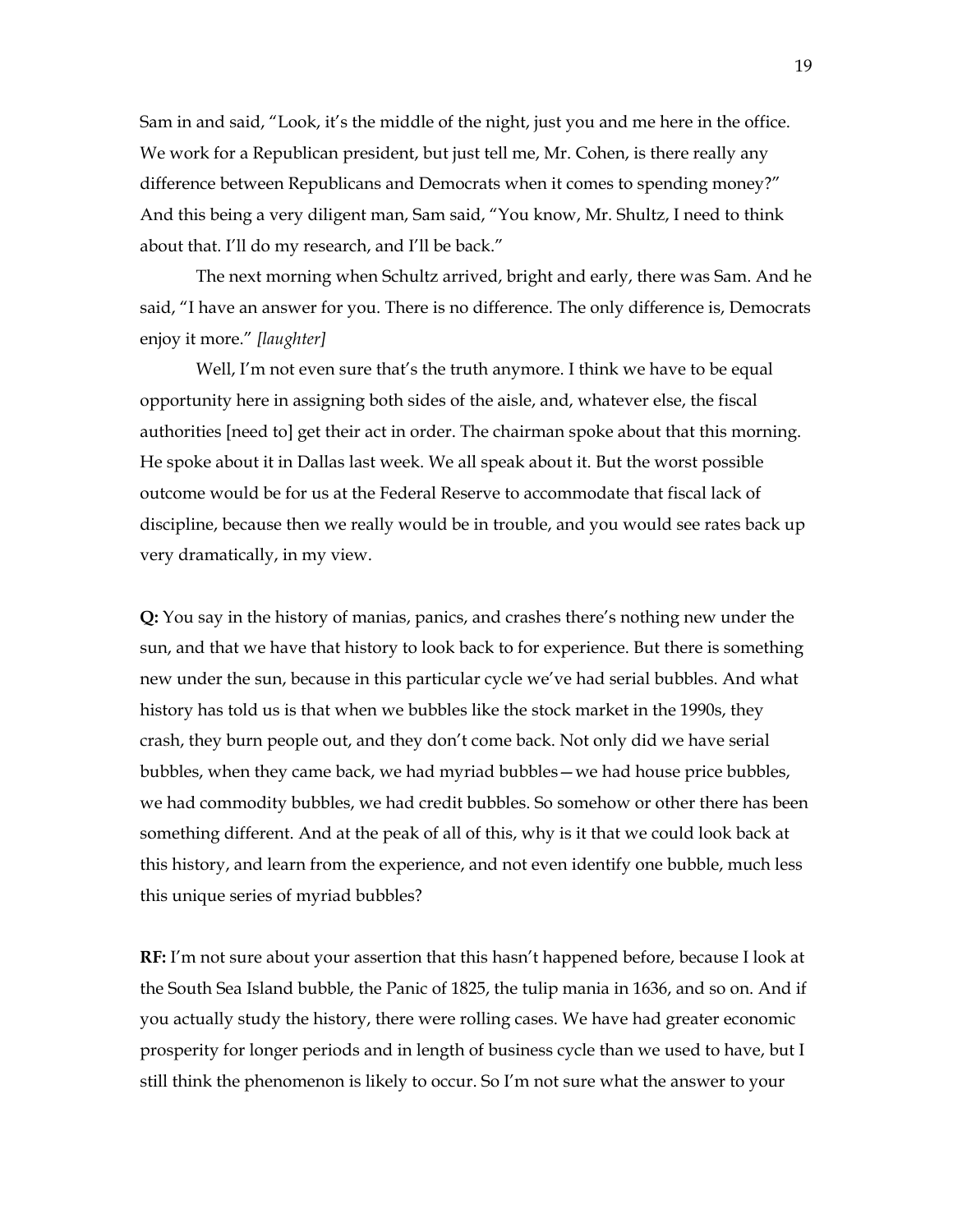question is, except that we have to be observant, develop as much peripheral vision as we possibly can, and be mindful of what's actually going on in the system. I don't think we can ever completely prevent this human history from repeating itself, but we can mitigate it. And we have to be very careful, at the minimum, not to exacerbate it by bad policy.

Let me take one more question. I'm afraid I have to go.

**Q:** Could you help some of us who are a little worried about the PR of the Federal Reserve over the last—let's take a longer-term view—30 years? Today, the top 13,400 American households have more yearly income than the bottom 96 million Americans (David Cay Johnston). We have the Gini coefficient of the disparity of wealth growing to be like that of Brazil, Mexico, and Russia. And we are faced with a chairman of the Federal Reserve who kept repeating that the greatest danger with the disparity of wealth going this way was upward wage pressures. Can you reassure me that that's not going to be a position of the entire Federal Reserve,—that they're not going to depress wages as America becomes a more and more divided economy? That's the PR problem right now.

**RF:** I do not believe Ben Bernanke ever said that.

**Q:** I'm sorry, Alan Greenspan said it repeatedly—upward wage pressures, upward wage pressures. And this was when wages were stagnant.

**RF:** One second—right now, that's not our problem, obviously. We have way too much slack in the system. We have dramatic incidence of high unemployment, particularly when you take into account those people who have withdrawn from even applying for jobs—in fact, the chairman referred to that this morning. We all refer to it constantly.

We have a dual mandate at the Fed. Our job is to provide the monetary positions for maximum sustainable employment with price stability. It's very unusual. I believe that you cannot have sustainable employment growth, jobs growth, without having containment of inflation or deflation and having price stability; so I think the two are interrelated.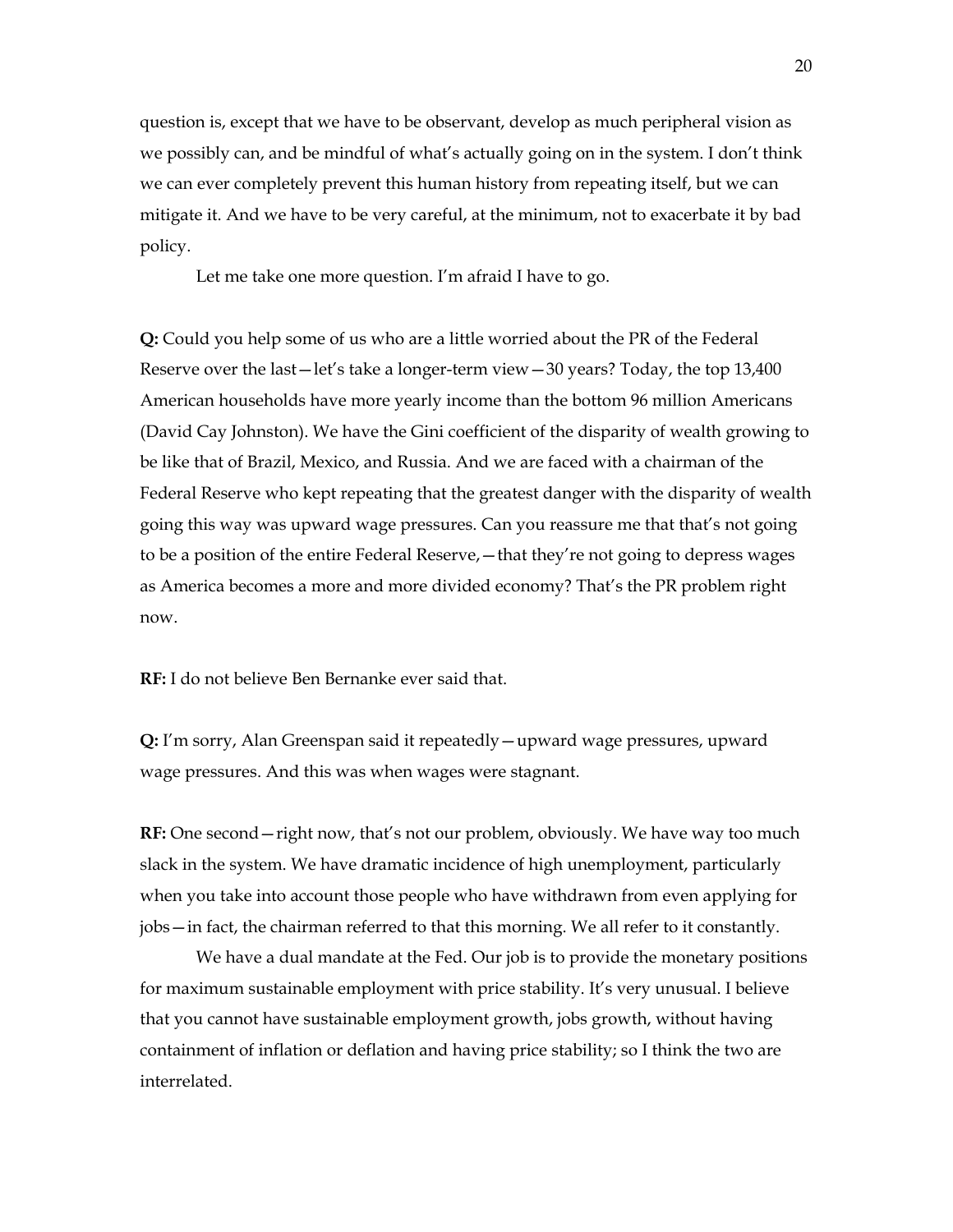I think what is going on is the following—in fact, I have a firm conviction on this front. Running up into the middle of 2008, we were seeing significant inflationary pressures. What was coming in the back door of a company that produces goods and services was not able to pass through the front door. Therefore, to preserve their margins, businesses were cutting back on costs and really working technology to the max. The single largest cost in these businesses is personnel, people—what they call "head count" when they depersonalize it. So you were driving margins by reducing costs significantly, and head count was one of the big cost savers.

Then the stick went into the spokes with the financial crisis. The economy went into reverse gear, and you had an exacerbation of that very phenomenon. You couldn't grow your top line only through price increases; you couldn't grow your top line because demand imploded. So if you were a businesswoman or businessman, you worked to preserve your margin so you could pay off your bank debt and do whatever else you wanted to do, and just survive by further clamping down on costs and driving your use of technology to maximum efficiency.

That's where we are now. We're coming back out of that, we hope, with a mild recovery, but at least it's in the positive direction. The objective of recovery, obviously, is to help our economy prosper and our society prosper. You can't do that unless you have more employment—you bring people back onto the payrolls.

So I don't know the specific quote that you're pulling down from former Chairman Greenspan, but I assure you, he's not a heartless individual. I would also assure you that he was probably just talking about the dynamics of inflation and how they occur. But we're far from that presently. In fact I would love, being a hawk, having that problem on our plate again. But that's not where we are. Right now, where we are is in an economy that, in my view, still has enormous excess capacity, particularly among its workforce. And even though I have a reputation of being one of the more hawkish members of the FOMC, I can see the entrails, the data that we do at Dallas … and what President Pianalto's bank does on CPI inflation—some of the lowest inflationary pressure we've seen in 32 years. So this excess capacity is constraining these immediate inflationary pressures.

Having said that, you mentioned … our balance sheet. We have an enormously large balance sheet. We have a lot that could be released into the economy, with a trillion